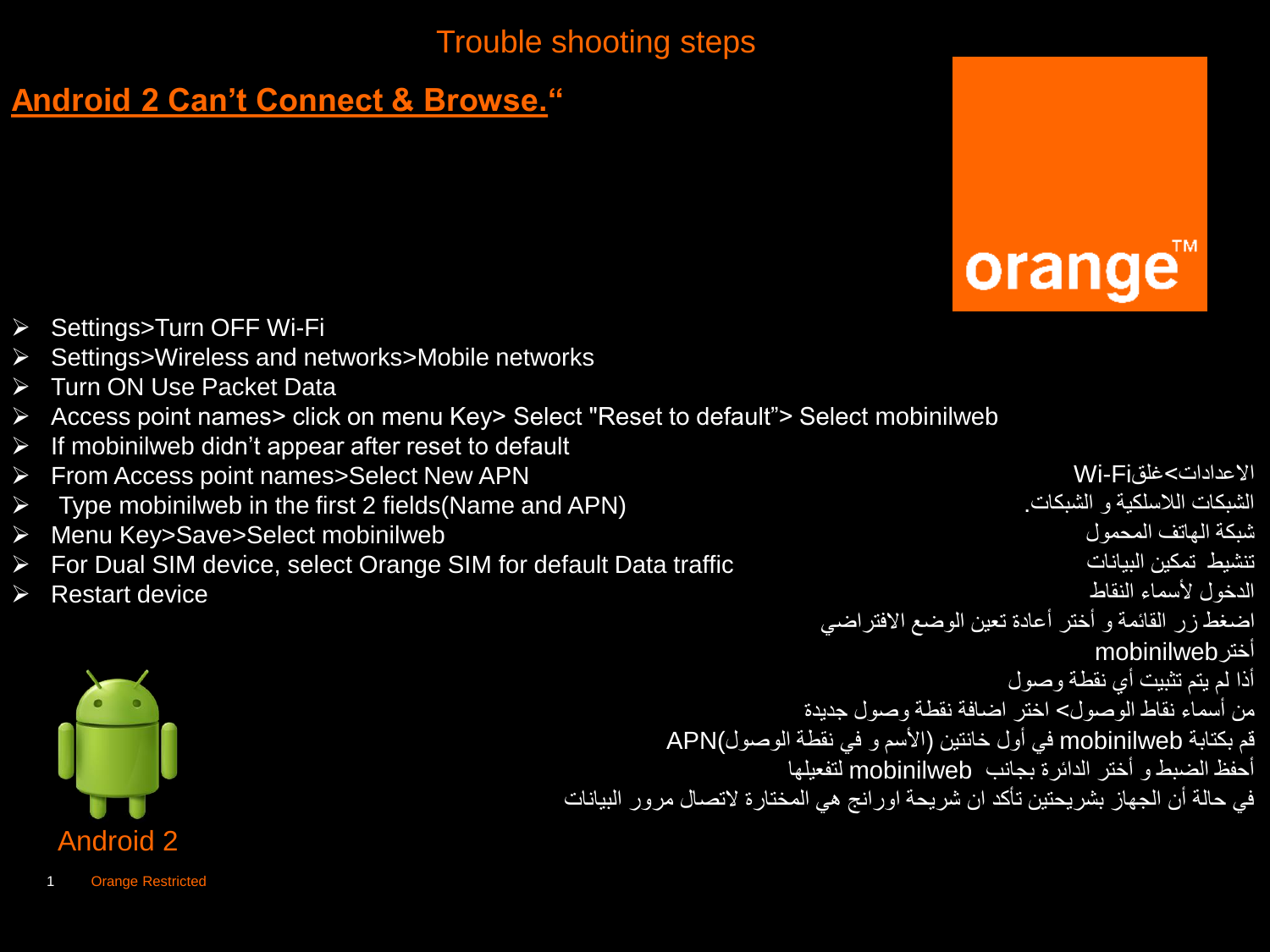## **Android 4 Can't Connect & Browse."**

- ▶ Settings>Turn OFF Wi-Fi
- **>** Settings>More>Mobile Network
- > Turn ON Mobile Data
- Access point names> Click on menu Key> Select "Reset to default"
- $\triangleright$  Select mobinilweb
- $\triangleright$  If mobinilweb didn't appear after reset to default
- $\triangleright$  From Access point names > select New APN
- $\triangleright$  Type in the first 2 fields (Name and APN) mobinilweb
- $\triangleright$  Save
- $\triangleright$  Select mobinilweb
- For dual SIM handsets, make sure to select the Orange SIM card as the default SIM for Data Service network Traffic (Settings> SIM card manager OR Dual SIM Card> Data service network OR SIM card Data Traffic> Select the Orange SIM)
- Restart device Wi-Fiغلق<االعدادات

<span id="page-1-0"></span>

```
شبكات الهواتف المحمولة
                                                   تأكد من تنشيط تمكين الببانات
                                                          الدخول لأسماء النقاط
                                اضغط القائمة و أختر أعادة تعين الوضع الأفتراضي
                                                          أختر mobinilweb
                                                  أذا لم يتم تثبيت أي نقطة وصول
                              من قائمة الخبار ات > اختر اضافة نقطة وصول جدبدة
          قم بكتابة mobinilweb في أول خانتين ( الأسم و في نقطة الوصول )APN
                         أحفظ الضبط و أختر الدائرة بجانب mobinilweb لتفعٌلها
في حالة أن الجهاز بشريحتين تأكد ان شريحة اورانج هي المختارة لاتصال مرور البيانات
           الضبط < ادارة البطاقة < شبكة خدمة البٌانات < شرٌحة اورانج (شرٌحة 1(
```


االعدادات<المزٌد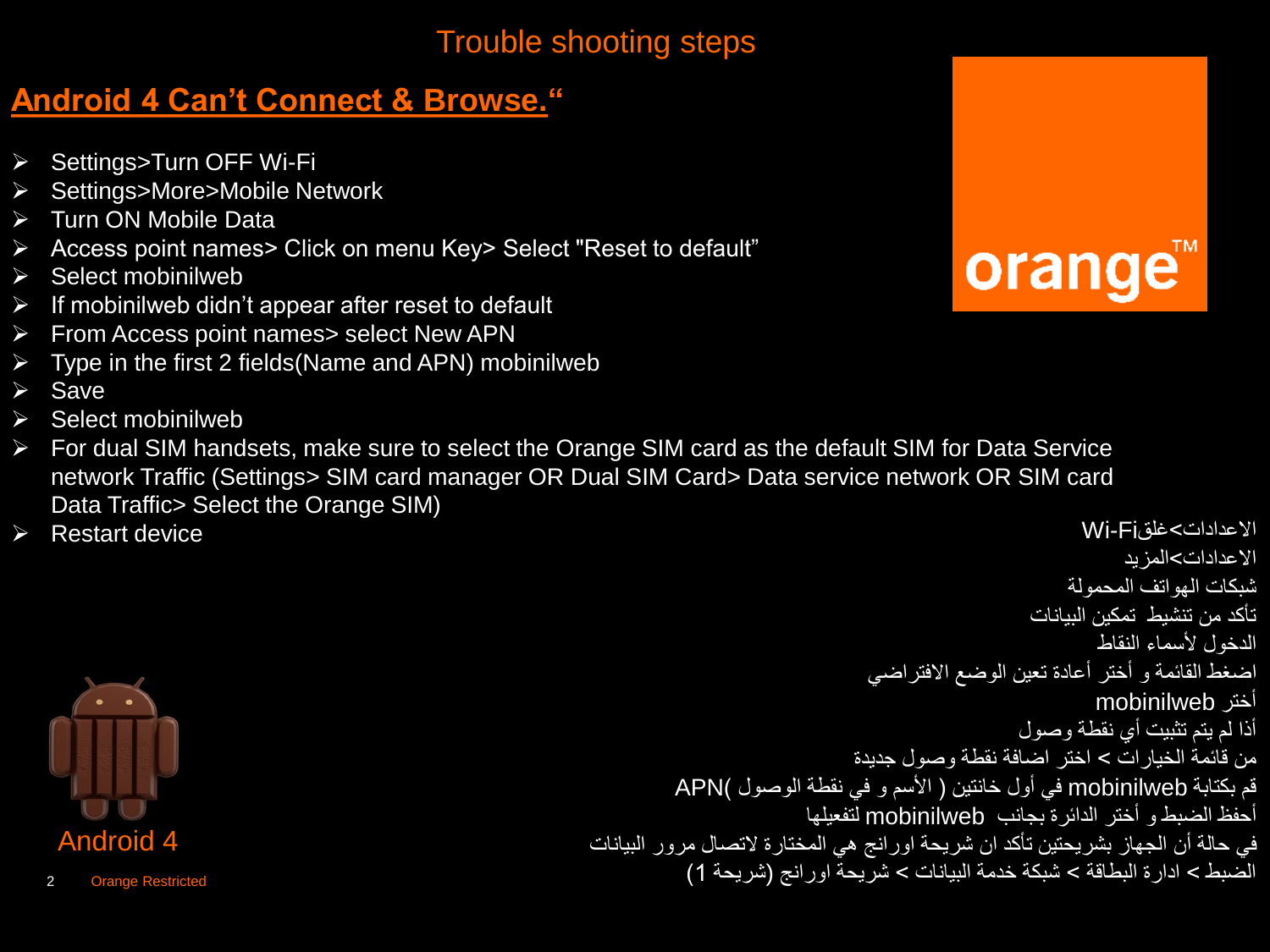# **Android 4 on Sony handset "Can't Connect &Browse.**



- ▶ Settings>Turn OFF Wi-Fi
- ▶ Click on Select SIM Card manager (confirm that Data Service selected on Orange SIM "in case of dual SIM handset"
- ▶ Settings>More> Turn ON Data enabled
- Access point names> Click on menu Key> Select "Reset to default"
- $\triangleright$  Select mobinilweb
- $\triangleright$  If mobinilweb didn't appear after reset to default
- $\triangleright$  From Access point names > select New APN
- $\triangleright$  Type in the first 2 fields (Name and APN) mobinilweb
- $\triangleright$  Save
- $\triangleright$  Select mobinilweb
- 



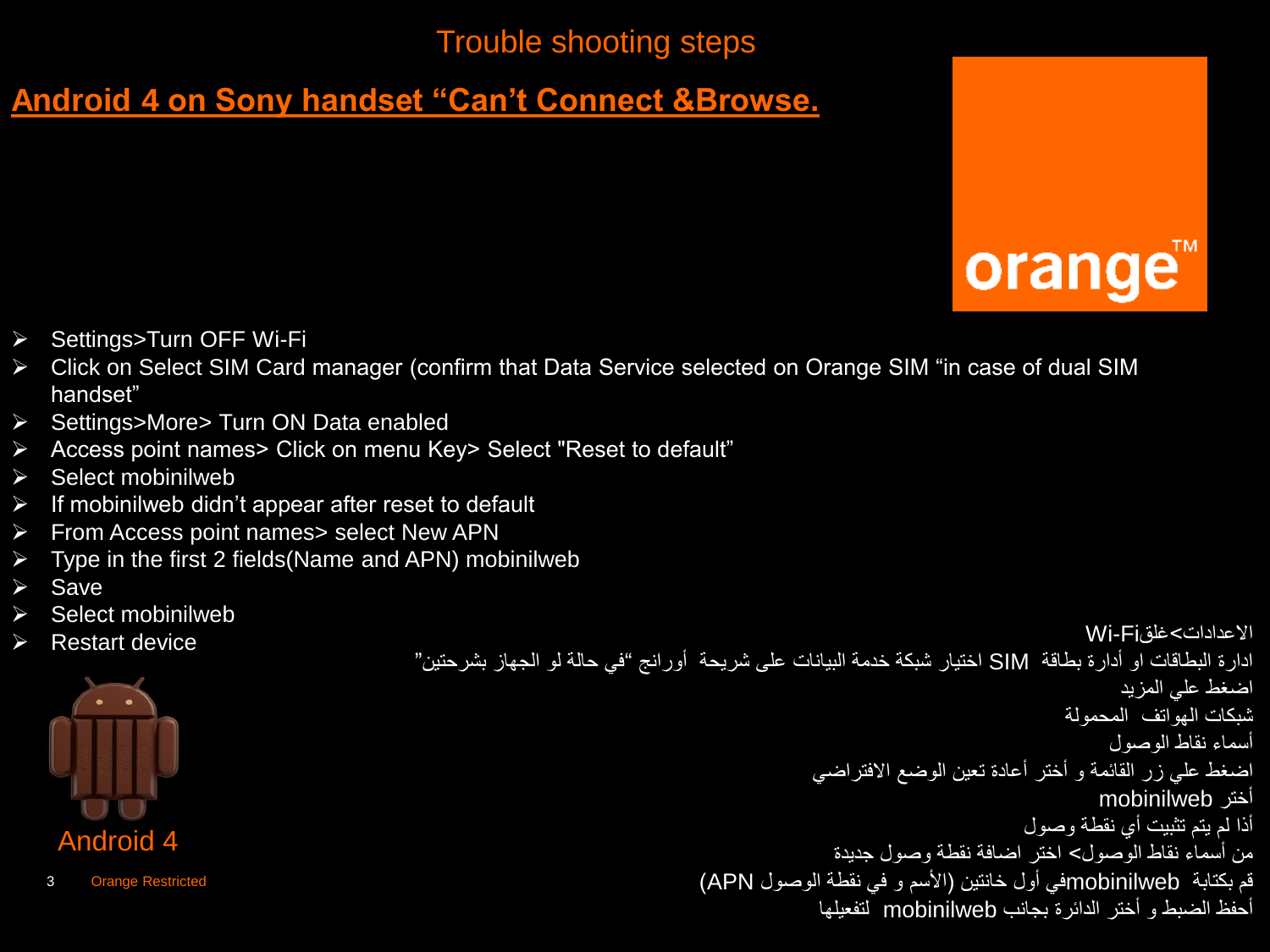## **Android OS4 HTC Can't Connect & Browse.**

- ▶ Settings>Turn OFF Wi-Fi
- ▶ Settings>Click on Mobile Data
- Access point names> Click on menu Key> Select "Reset to default"
- $\triangleright$  Select mobinilweb
- ▶ Settings>Turn ON Mobile Data
- $\triangleright$  If mobinilweb didn't appear after reset to default
- $\triangleright$  From Access point names > select New APN
- $\triangleright$  Type in the first 2 fields (Name and APN) mobinilweb
- $\triangleright$  Save
- $\triangleright$  Select mobinilweb
- $\triangleright$  Restart device
- $\triangleright$  In case of dual SIM handset make sure that data connection set on Orange SIM card





```
االعدادات<غلق االعدادات<غلقFi-Wi
                                 االعدادات<البٌانات المحمولة<أسماء نقاط الوصول
                            اضغط زر القائمة و أختر أعادة تعين الوضع الافتراضي
                                                          أختر mobinilweb
                                        االعدادات<البٌانات المحمولة< قم بتشغٌلها
                                                 أذا لم يتم تثبيت أي نقطة وصول
                          من أسماء نقاط الوصول> اختر اضافة نقطة وصول جديدة
          قم بكتابة mobinilweb في أول خانتين (الأسم و في نقطة الوصول APN)
                         أحفظ الضبط و أختر الدائرة بجانب mobinilwebلتفعٌلها 
في حالة أن الجهاز بشريحتين تأكد ان شريحة اورانج هي المختارة لاتصال مرور البيانات
```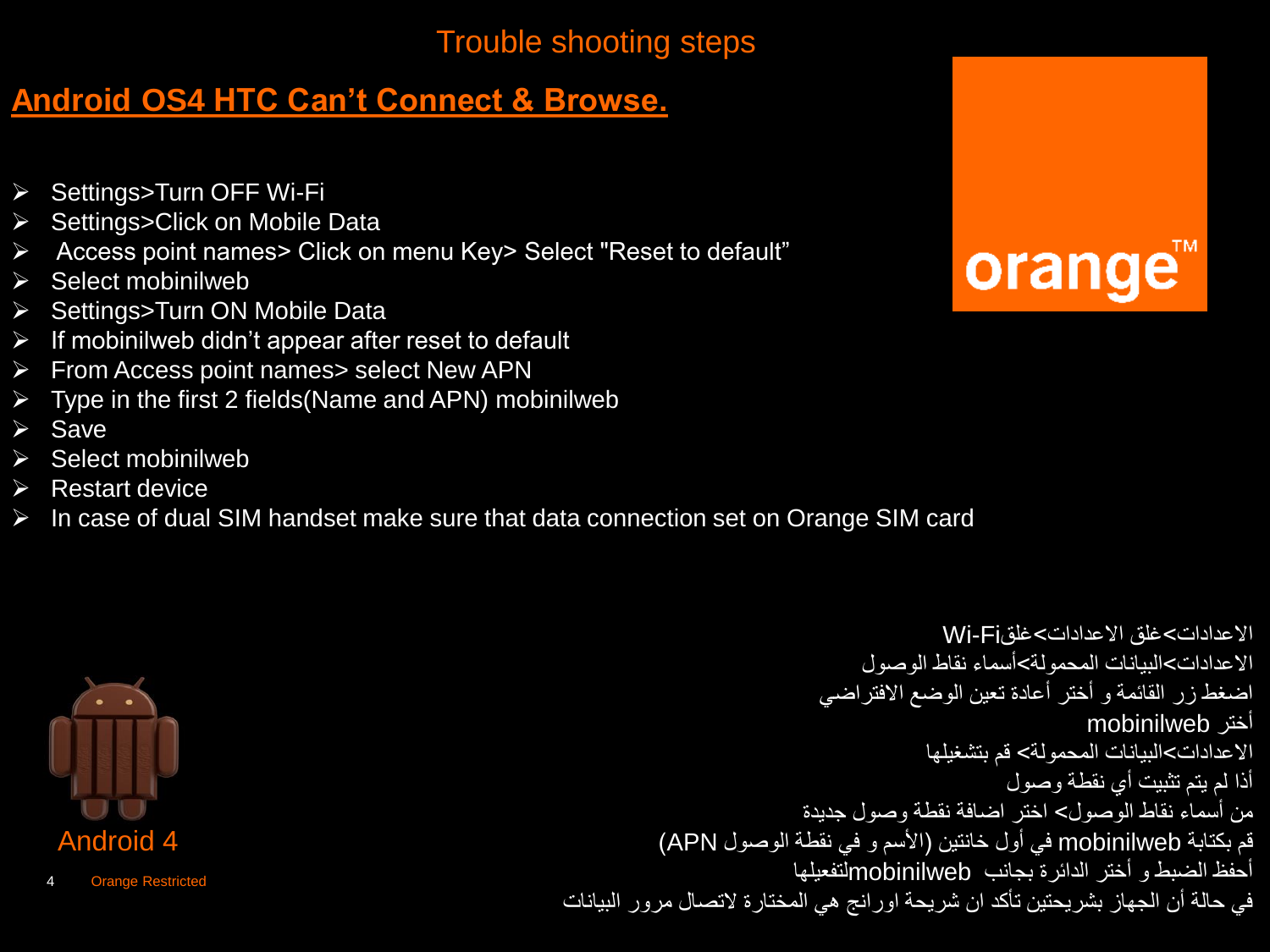# **Android 5 Can't Connect & Browse."**



- $\triangleright$  Settings.
- SIM card manager and select the data traffic to be on Orange SIM card . " in case of dual SIM handset"
- $\triangleright$  Go back to settings and select data usage and enable mobile data.
- $\triangleright$  Go back to settings and select mobile networks then select access point names.
- Click on menu Key> Select "Reset to default"
- $\triangleright$  If mobinilweb didn't appear after reset to default
- $\triangleright$  From Access point names > select New APN
- $\triangleright$  Type in the first 2 fields (Name and APN) mobinilweb
- $\triangleright$  Save
- Select mobinilweb
- Restart device

<span id="page-4-0"></span>

```
الضبط
ادارة البطاقات او أدارة بطاقة SIM اختيار شبكة خدمة البيانات على شريحة  أورانج "في حالة لو الجهاز بشرحتين"
                                         العودة الى الضبط و اختيار استخدام البيانات ثم تشغيل خدمة البيانات
                             العودة الى الضبط و اختٌار شبكات الهاتف المحمول ثم اختٌار اسماء نقاط الوصول
                                               اضغط على زر القائمة و أختر أعادة تعين الوضع الافتراضي
                                                                                 أختر mobinilweb
                                                                         أذا لم يتم تثبيت أي نقطة وصول
                                                  من أسماء نقاط الوصول> اختر اضافة نقطة وصول جديدة
                                 قم بكتابة mobinilweb في أول خانتين (الأسم و في نقطة الوصول APN)
                                               أحفظ الضبط و أختر الدائرة بجانب mobinilweb لتفعٌلها
```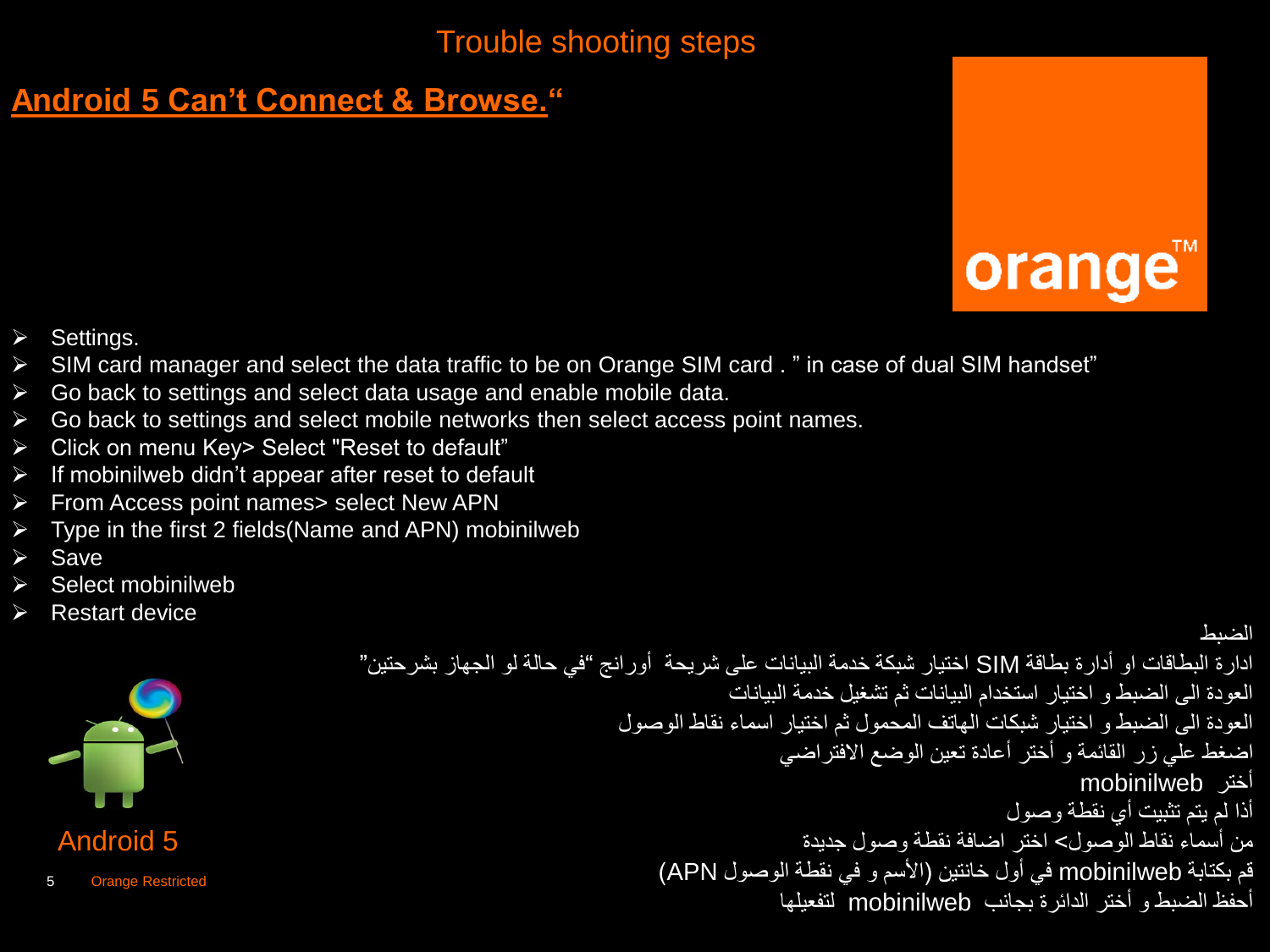# **Android 6 Can't Connect & Browse."**



الضبط

- $\triangleright$  Settings.
- SIM card manager and select the data traffic to be on Orange SIM card. " in case of dual SIM handset"
- $\triangleright$  Go back to settings and select data usage and enable mobile data.
- $\triangleright$  Go back to settings and select mobile networks then select access point names.
- Click on menu Key> Select "Reset to default"
- $\triangleright$  If mobinilweb didn't appear after reset to default
- $\triangleright$  From Access point names > select New APN
- $\triangleright$  Type in the first 2 fields (Name and APN) mobinilweb
- $\triangleright$  Save
- Select mobinilweb
- Restart device



ادارة البطاقات او أدارة بطاقة SIM اختيار شبكة خدمة البيانات على شريحة أورانج "في حالة لو الجهاز بشرحتين" العودة الى الضبط و اختيار استخدام البيانات ثم تشغيل خدمة البيانات العودة الى الضبط و اختٌار شبكات الهاتف المحمول ثم اختٌار اسماء نقاط الوصول اضغط على زر القائمة و أختر أعادة تعين الوضع الافتراضي أختر mobinilweb أذا لم يتم تثبيت أي نقطة وصول من أسماء نقاط الوصول> اختر اضافة نقطة وصول جديدة قم بكتابة mobinilwebفي أول خانتين (الأسم و في نقطة الوصول APN) أحفظ الضبط و أختر الدائرة بجانب mobinilweb لتفعٌلها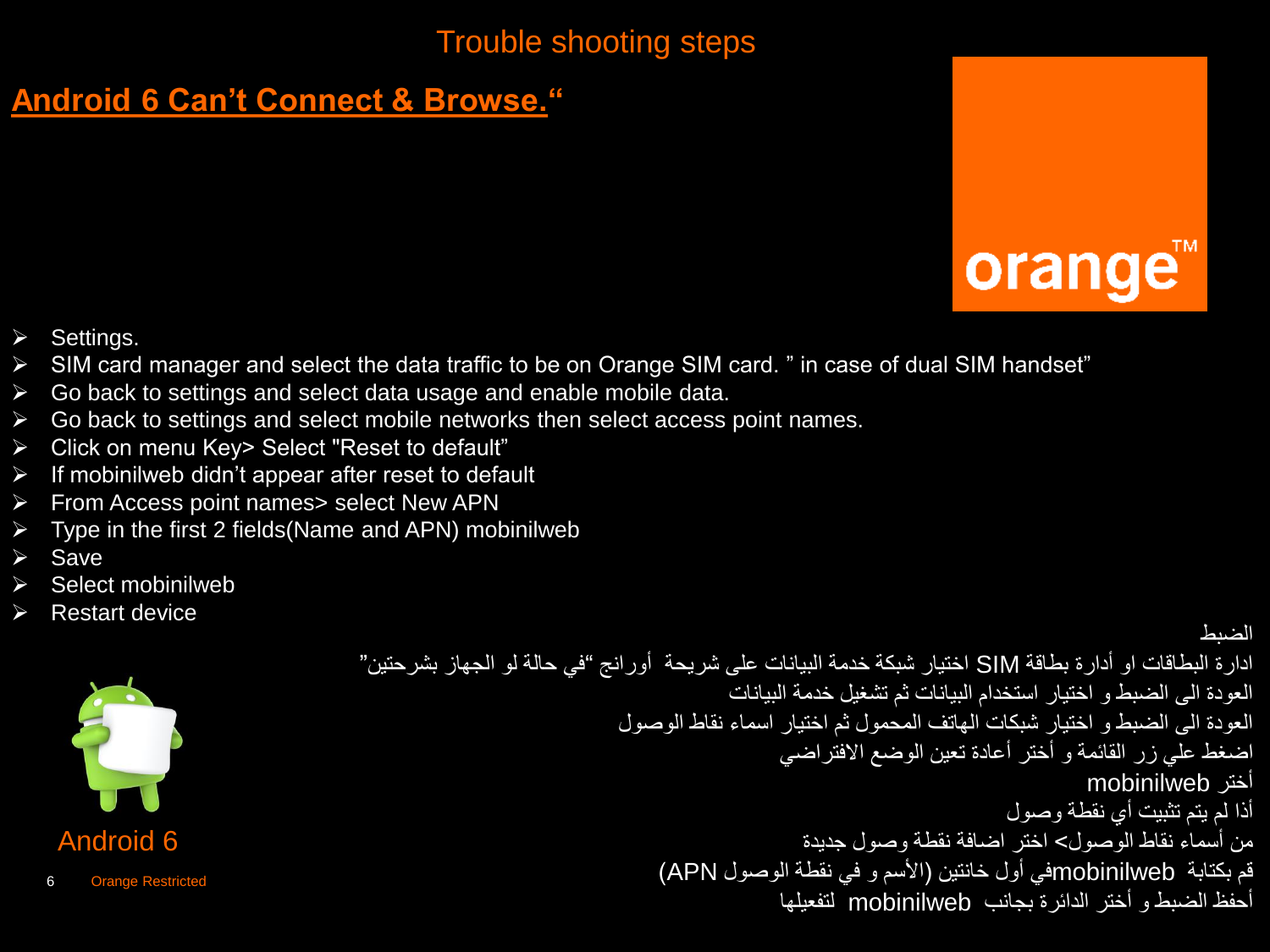Android 2 on Samsung

[Android 4 on Samsung](#page-7-0) 

Android 4 on Nokia XL

Android 5 on Sony

Android 5 on Samsung

Android 6 on HTC

Android 6 on Samsung

orange<sup>™</sup>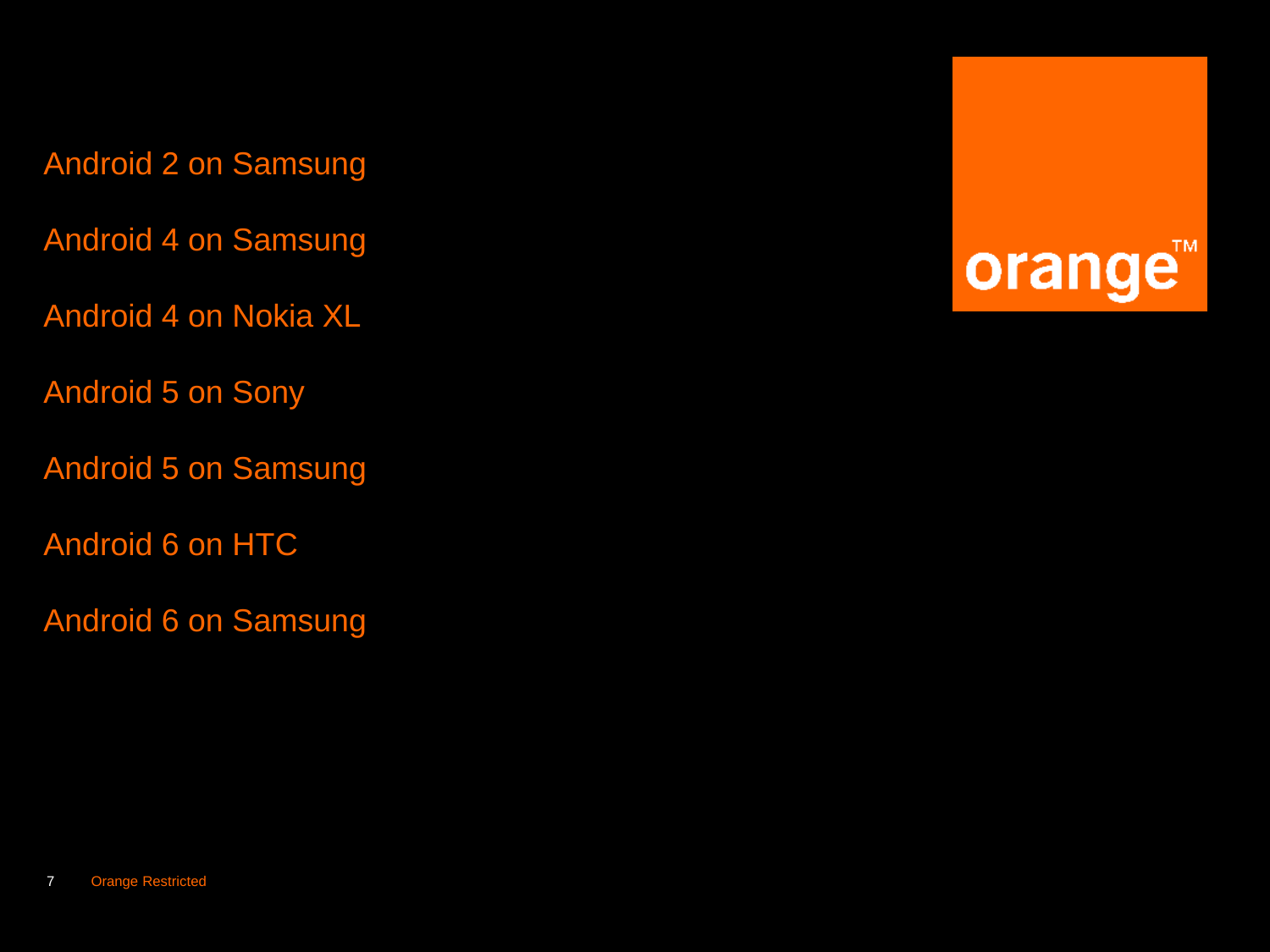# Android 2 on Samsung

Settings.

Wireless & Network.

Mobile Network.

Turn ON Use Packet Data.

Access Point names.

New APN.

Type mobinilweb in the name and the APN then save.

From Access Point Names set mobinilweb as default.

Back to Wireless & Network and then select network mode.

<span id="page-7-0"></span>Select Auto mode and in case of slow connection force on 3G(WCDMA)only if 3Gcoverge is available.

# orange<sup>®</sup>

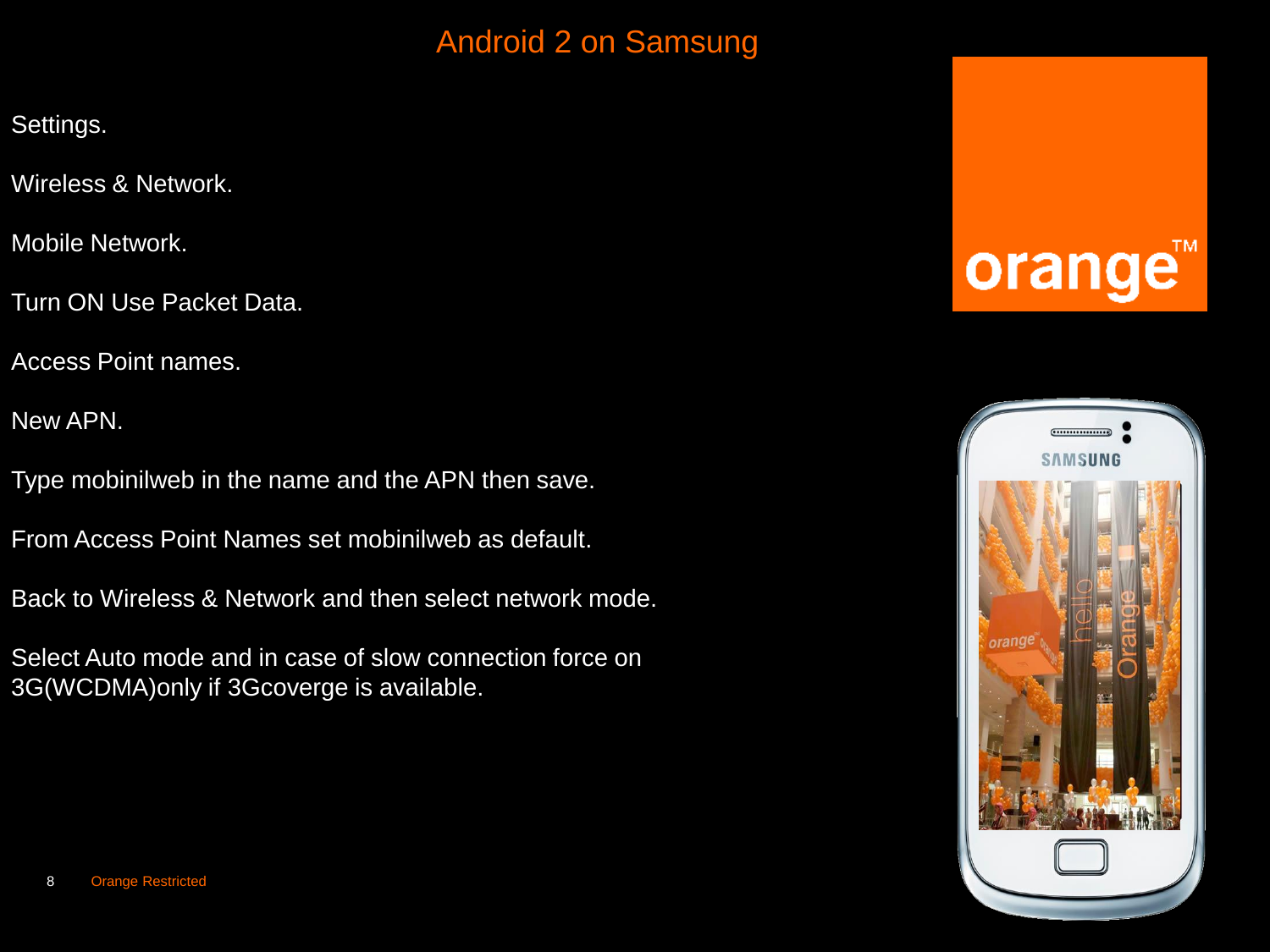## Android 4 on Samsung

Settings.

Data usage

- Switch Mobile data traffic on
- Go Back to settings and select More networks

Mobile networks

- Select Access Point Names
- Select + to add new APN
- Type mobinilweb in the Name and the APN
- Press on Menu and select save
- Set mobinilweb as default
- Go back to Mobile networks and select Network mode

Select WCDMA (preferred) but if the customer face slow connection select WCDMA only(force on 3G)if the 3G coverage is available

# orange<sup>®</sup>

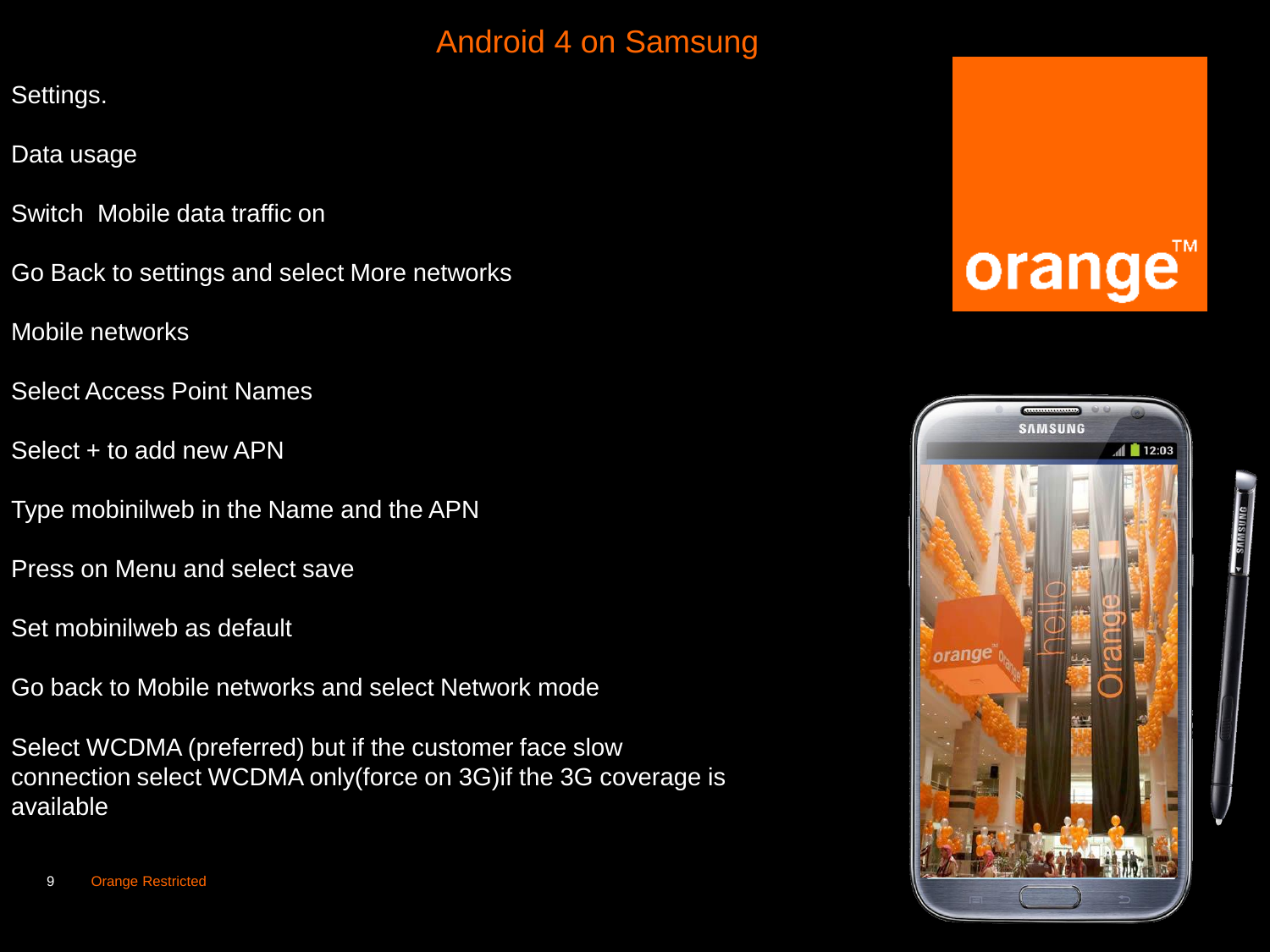## Android 4 on Nokia XL

Settings.

Mobile data and networks

Switch Mobile data on

Choose a SIM for mobile data For 3G use SIM 1.

Advanced settings

Access point names.

Open the menu

New access point

Type mobinilweb in the Name and the APN then save

Set mobinilweb as default

# orange™

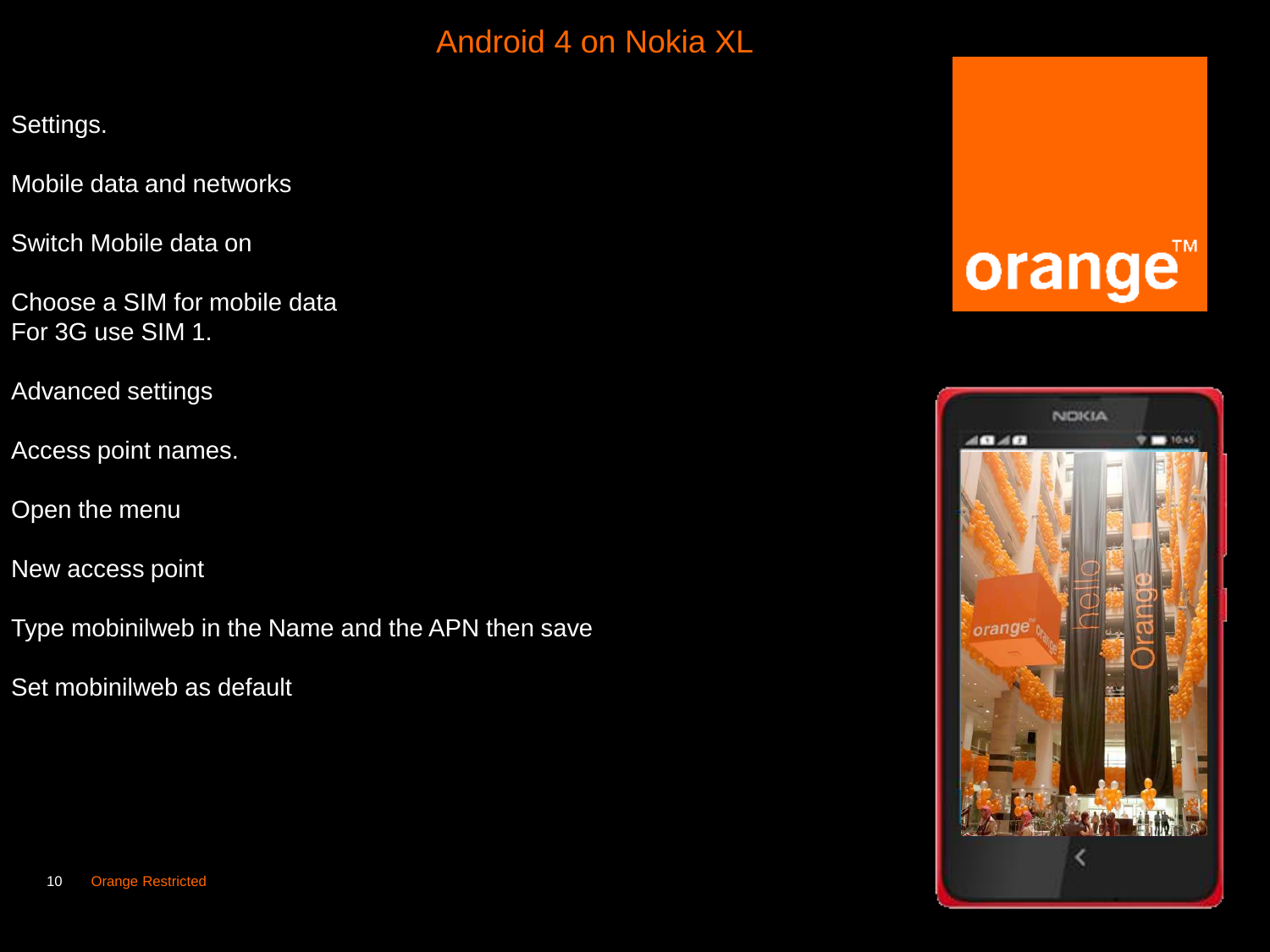## Android 5 on Sony

**Menu** 

**Settings** 

Dual SIM Settings

Select SIM card for data traffic in case off dual SIM device

Go Back to settings and select data usage

Switch Mobile data traffic on

Go Back to settings and select More

Mobile networks

Select Access Point Names

Select + to add new APN

Type mobinilweb in the Name and the APN

Press on the dots and select save

Set mobinilweb as default

Go back to Mobile networks and select preferred network type

Select WCDMA (preferred) but if the customer face slow connection select WCDMA only(force on 3G)if the 3G coverage is available

# orange

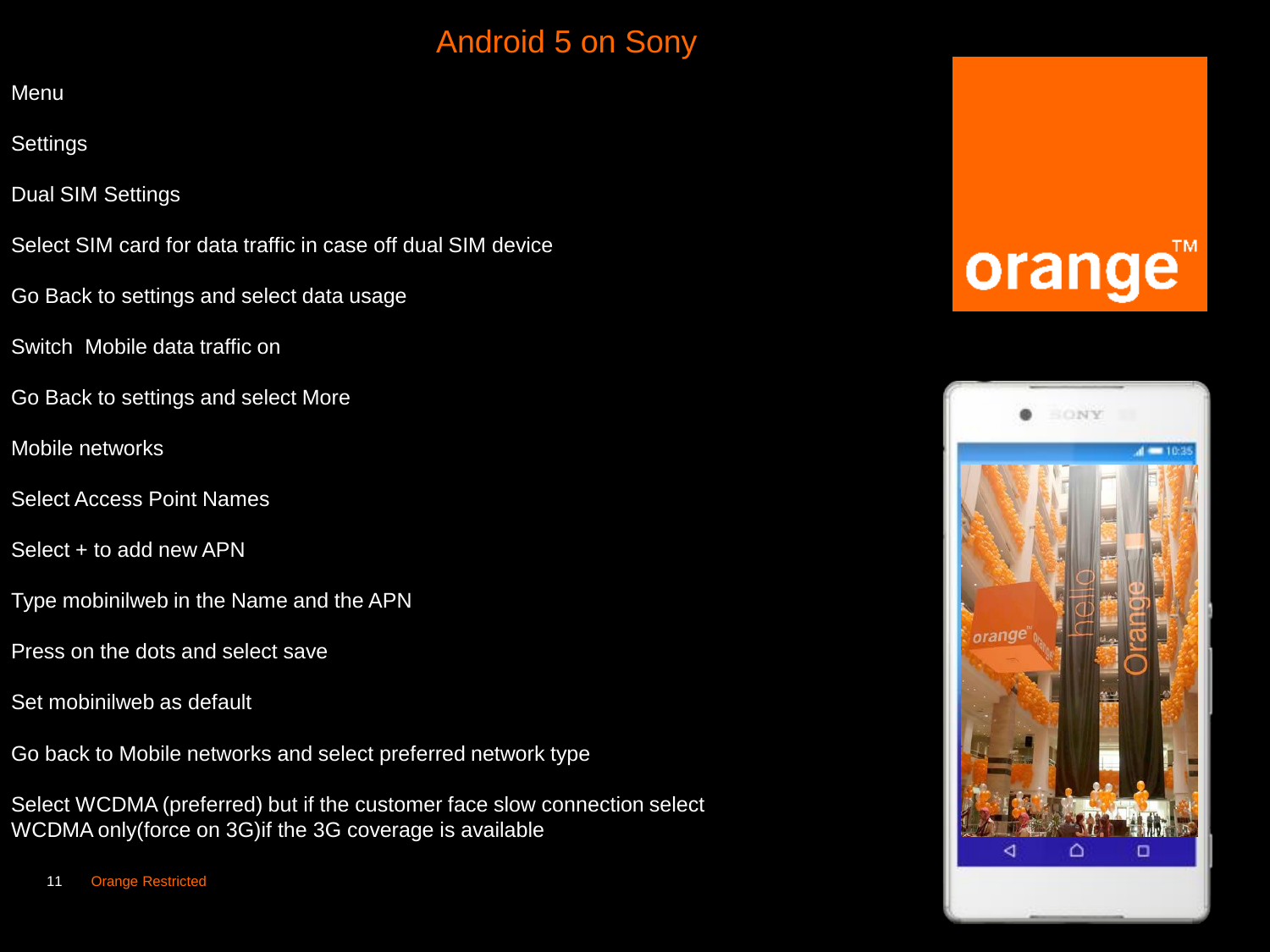## Android 5 on Samsung

#### **Settings**

- SIM card manager
- Select SIM card for data traffic in case off dual SIM device
- Go Back to settings and select data usage
- Switch Mobile data traffic on
- Go Back to settings and select Mobile networks
- Select Access Point Names
- Select ADD to add new APN
- Type mobinilweb in the Name and the APN
- Press on more and select save
- Set mobinilweb as default
- Go back to Mobile networks and select preferred network type
- Select 3G/2G (auto connect) but if the customer face slow connection select 3G only (force on 3G) if the 3G coverage is available



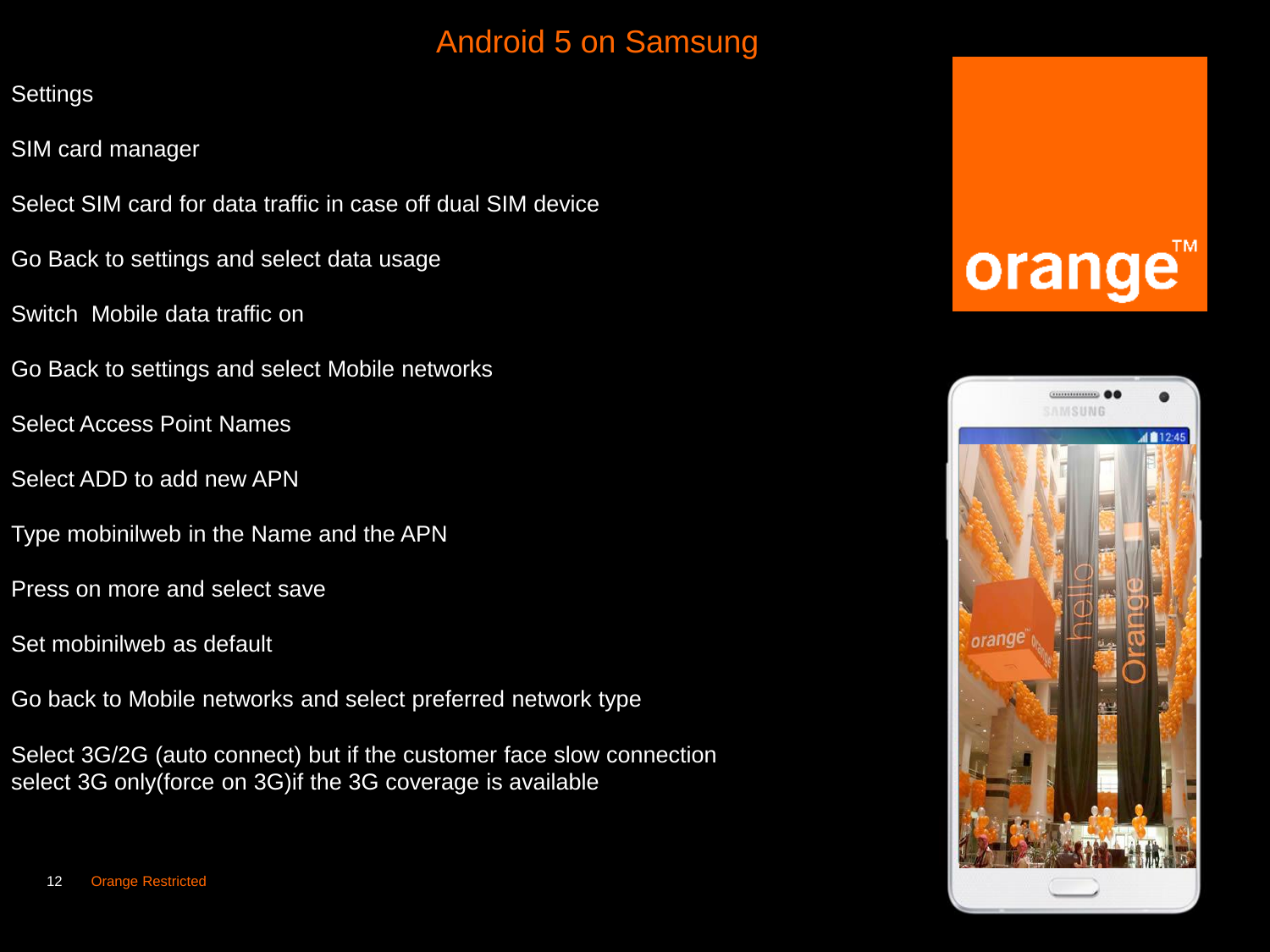## Android 6 on HTC

**Menu** 

**Settings** 

Go to Mobile data

Switch Mobile data traffic on

Press on Mobile data to Enter

Select Access Point Names

Select + to add new APN

Type mobinilweb in the Name and the APN

Press on the dots and select save

Set mobinilweb as default

Go back to Mobile networks Settings and select Network mode

Select 2G/3G auto but if the customer face slow connection select WCDMA only(force on 3G)if the 3G coverage is available

# orange<sup>®</sup>

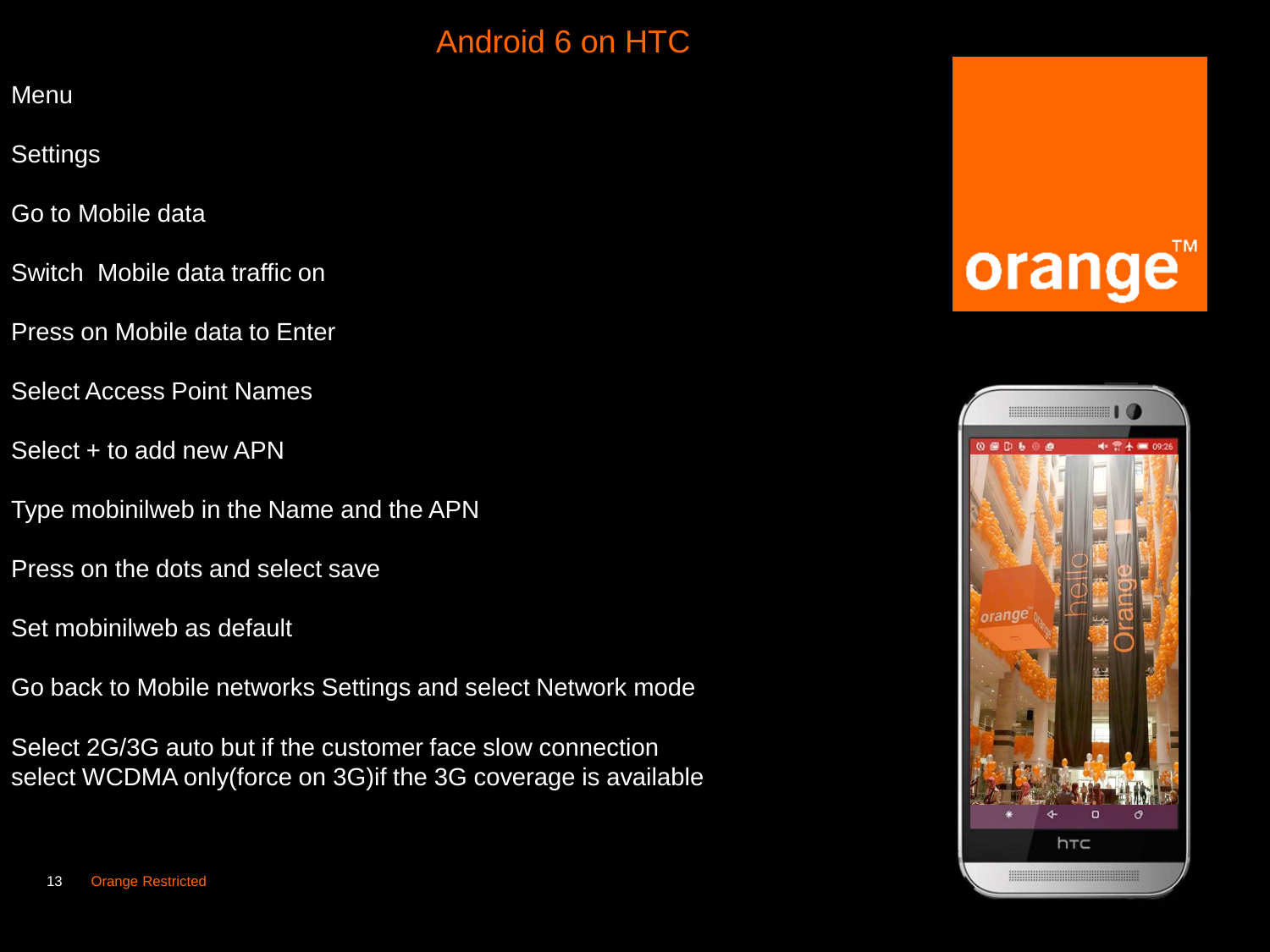## Android 6 on Samsung

#### **Settings**

- SIM card manager
- Select SIM card for data traffic in case off dual SIM device
- Go Back to settings and select data usage
- Switch Mobile data traffic on
- Go Back to settings and select Mobile networks
- Select Access Point Names
- Select ADD to add new APN
- Type mobinilweb in the Name and the APN
- Press on more and select save
- Set mobinilweb as default
- Go back to Mobile networks and select preferred network type

Select 3G/2G (auto connect) but if the customer face slow connection select 3G only (force on 3G) if the 3G coverage is available

# orange

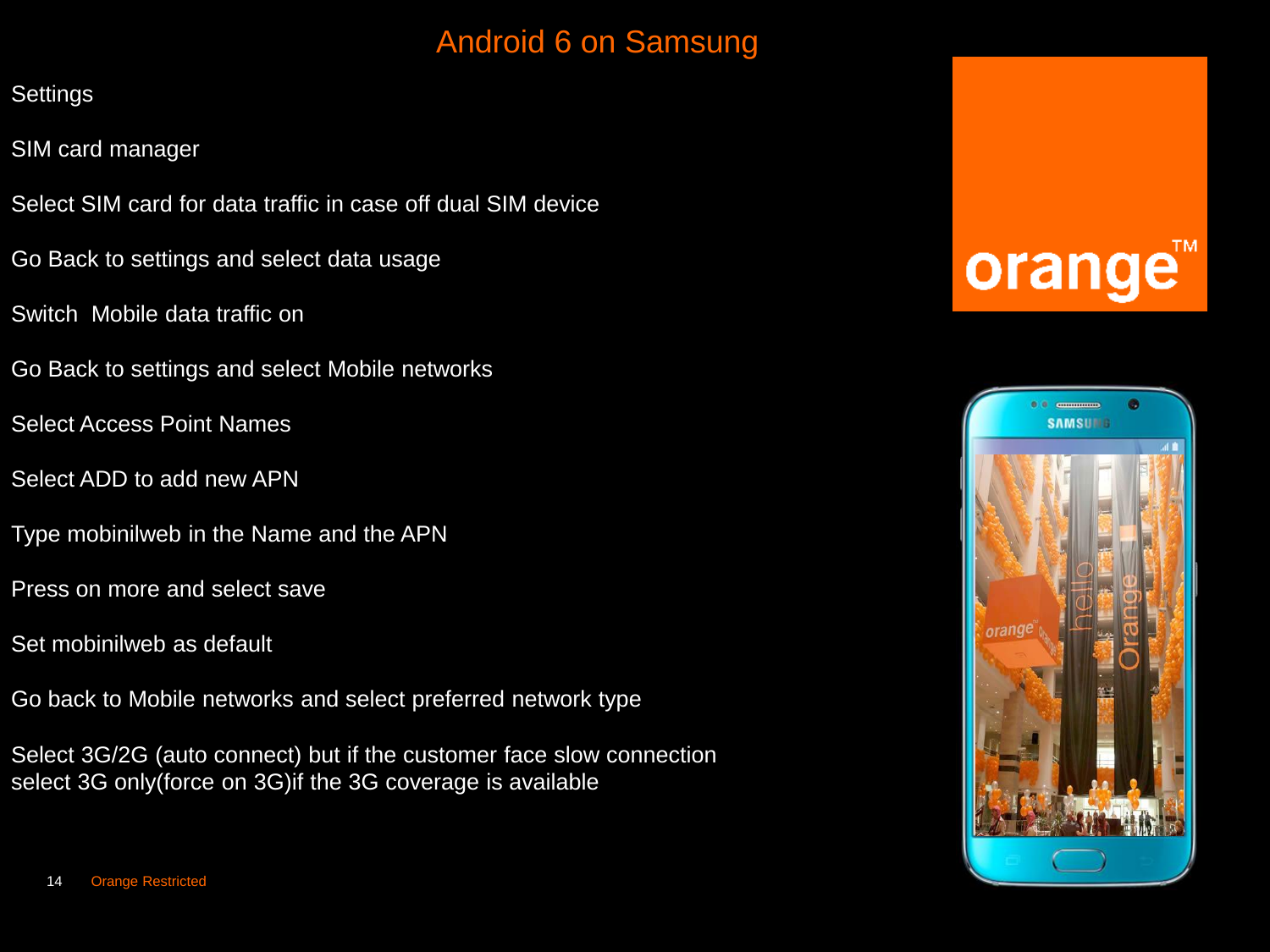Android 2 on Samsung

[Android 4 on Samsung](#page-7-0) 

Android 4 on Nokia XL

Android 5 on Sony

Android 5 on Samsung

Android 6 on HTC

Android 6 on Samsung

orange<sup>™</sup>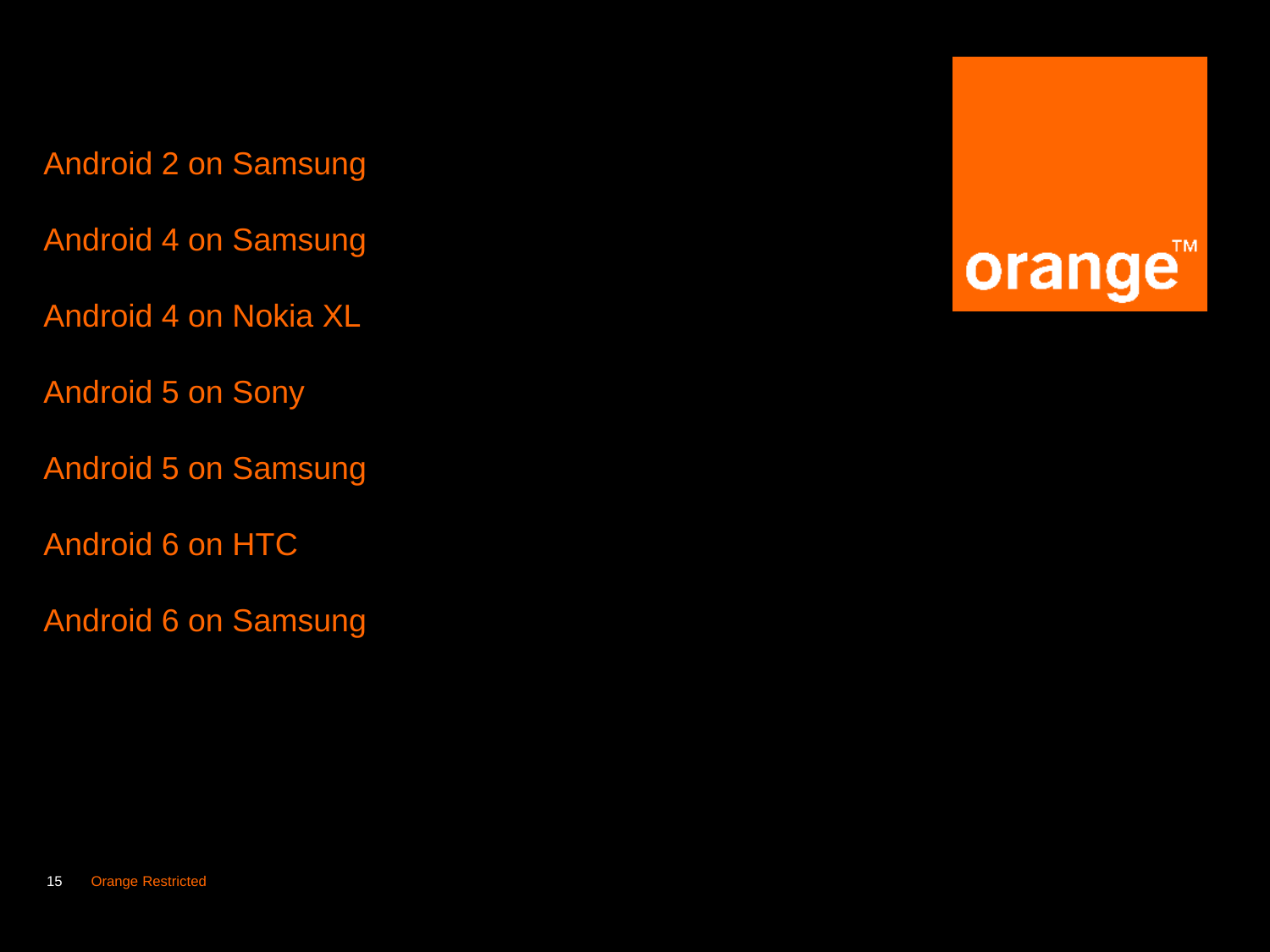## Android 2 on Samsung

# orange™

االعدادات.

الشبكات اللاسلكية و الشبكات.

شبكات الهاتف المحمول.

تشغيل بينات الهاتف.

اسماء نقاط الوصول.

جدٌد APN.

اكتب فً االسم و نقطة الوصول mobinilweb

اختار من اسماء نقاط الوصول الوضع االفتراضً mobinilweb

ارجع لا لشبكات اللاسلكية و الشبكات و اختار نمط الشبكة او وضع الشبكة.

اختار نمط الشبكة الوضع التلقائً

و في حالة الشكوى من بطء في خدمة الانترنت و توافر تغطية من الجيل التالت اختار(WCDMA)3G

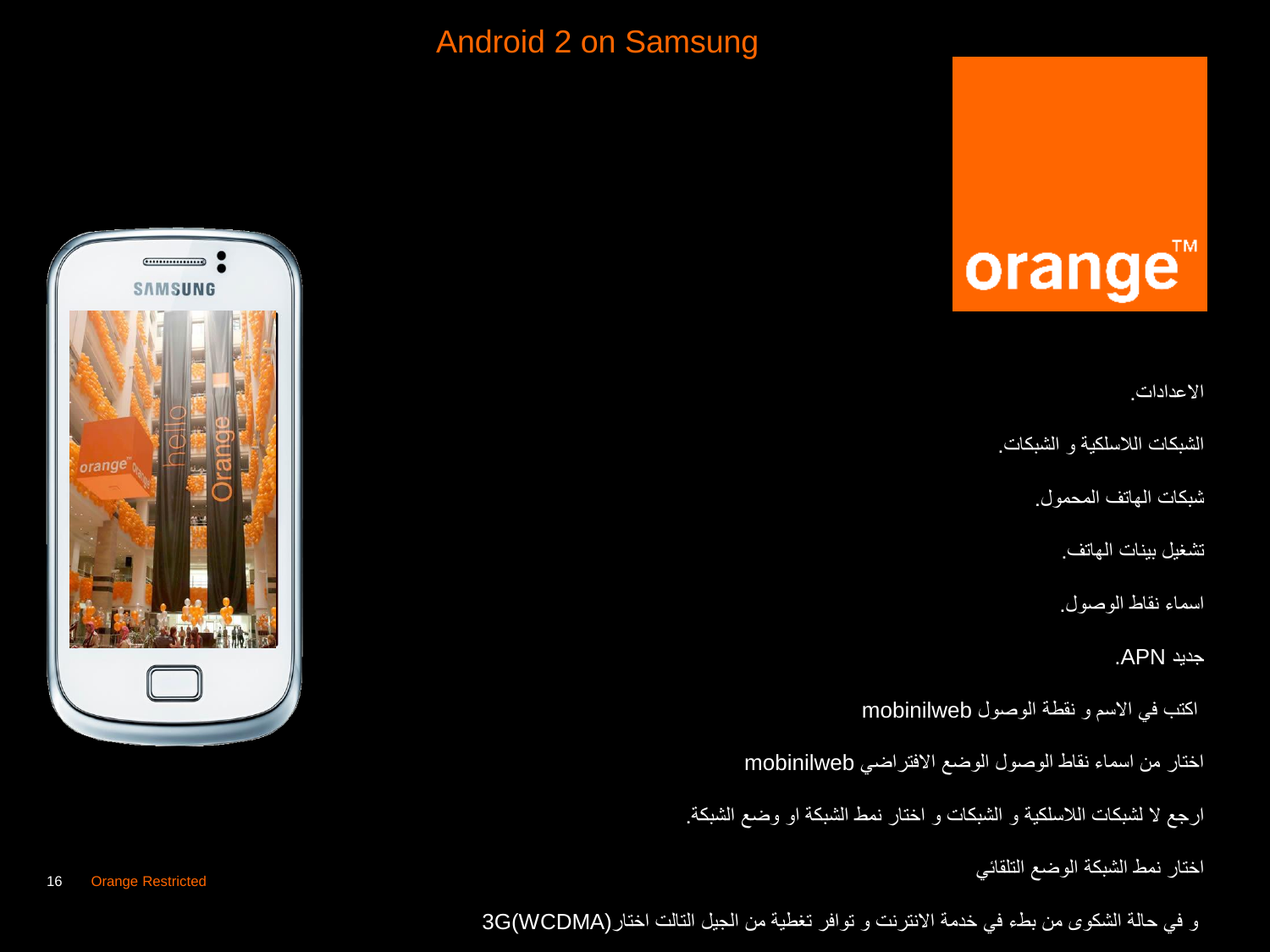### Android 4 on Samsung

# orange™

الضبط استخدام البينات تشغيل خدمة البينات لرجوع الى الاعدادات و اختيار المزيد من الشبكات شبكات الجوال)شبكات الهاتف المحمول( اسماء نقاط الوصول اختيار اضافة (+) كتابة االسم و نقطة الوصول Mobinilweb ضغط على القائمة و اختيار حفظ اختار الوضع االفتراضً Mobinilweb الرجوع ال شبكات الهاتف المحمولة و اختٌار نمط الشبكة اختار نمط الشبكة(المفضلة) WCDMA و في حالة شكوى العميل من بطء في الخدمة اختار الجيل الثالث فقط و ده لو التغطية من الجيل الثالث متاحة.

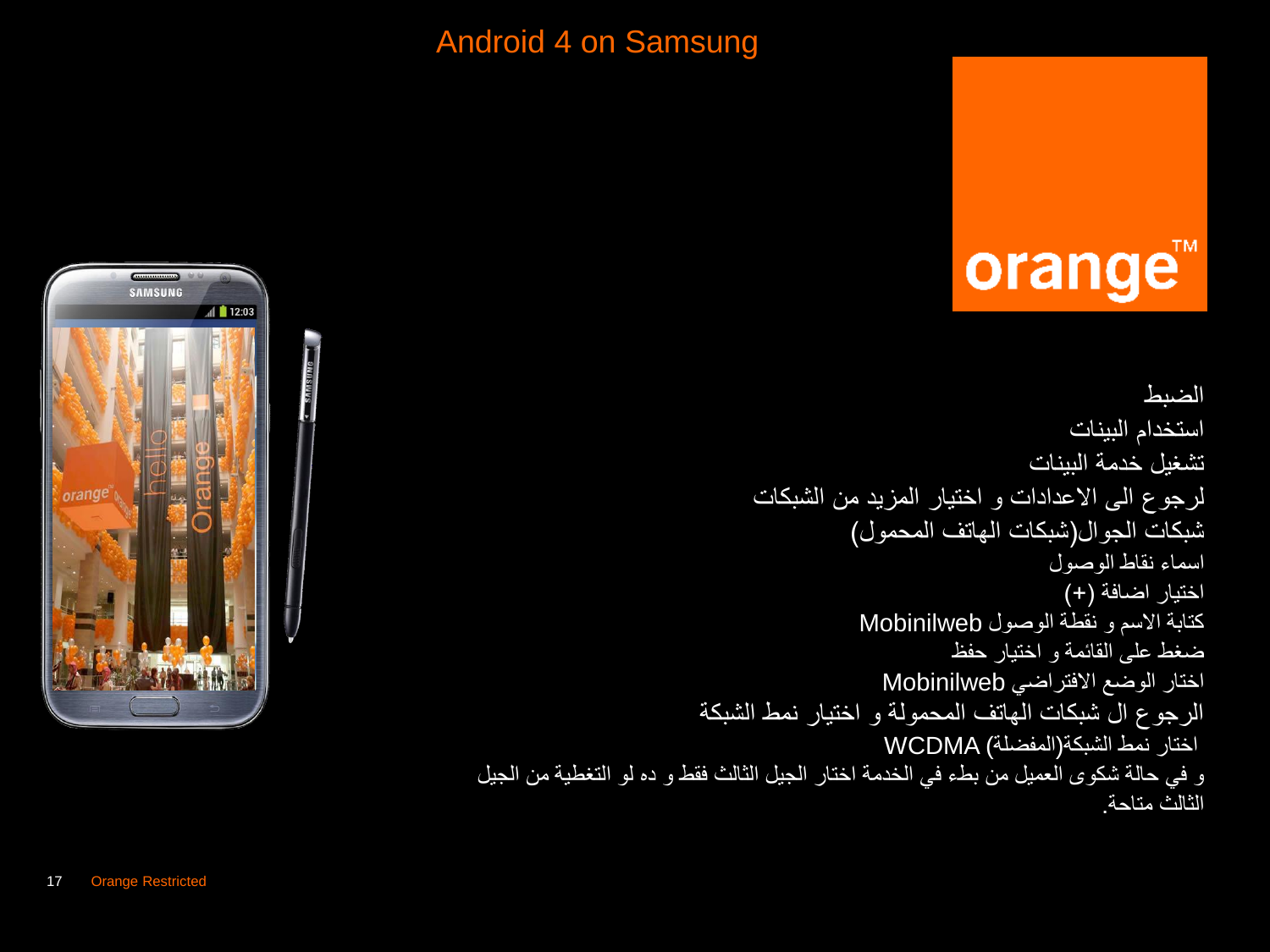### Android 4 Nokia XL



```
االعدادات
                                                       بٌانات الجوال و الشبكات
                                                                 تفعيل البيانات
اختار شبكة مرور البيانات مع العلم ان خدمات الجيل الثالث غير متاحة على شرِيحة اثنين
                                                               اعدادات متقدمة
                                                           اسماء نقاط الوصول
                                                                  فتح القائمة
                                                            نقطة وصول جديدة
                          كتابة االسم و نقطة الوصول mobinilwebو اضغط حفظ
                                                         اختار Mobinilweb
```
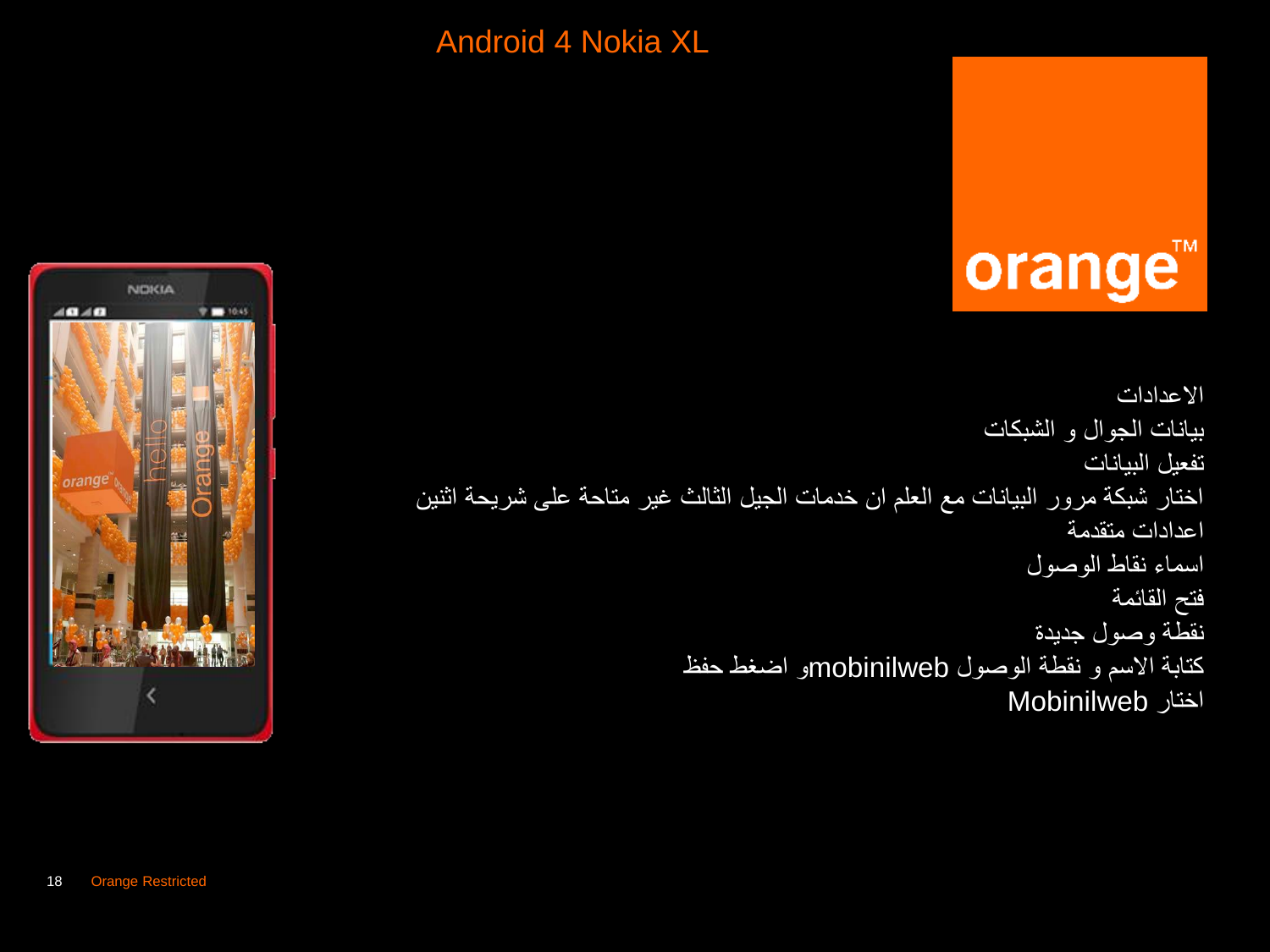### Android 5 on Sony

# orange™

القائمة االعدادات اعدادات SIM الثنائٌة اختيار شبكة مرور البيانات (لو الجهاز شرحتين) الرجوع الى الاعدادات و اختيار خدمة البيانات تشغيل خدمة البيانات الرجوع الى الاعدادات و اختيار المزيد شبكات الجوال)شبكات الهاتف المحمول( سماء نقاط الوصول اختيار اضافة (+) كتابة االسم و نقطة الوصول mobinilweb اضغط على الثالث نقاط و اختٌار حفظ اختار الوضع االفتراضً mobinilweb الرجوع الى شبكات الجوال و اختيار نوع الشبكة المفضلة اختار نمط الشبكة(المفضلة) WCDMA و في حالة شكوى العميل من بطء في الخدمة اختار الجيل الثالث فقط و ده لو التغطية من الجيل الثالث متاحة.

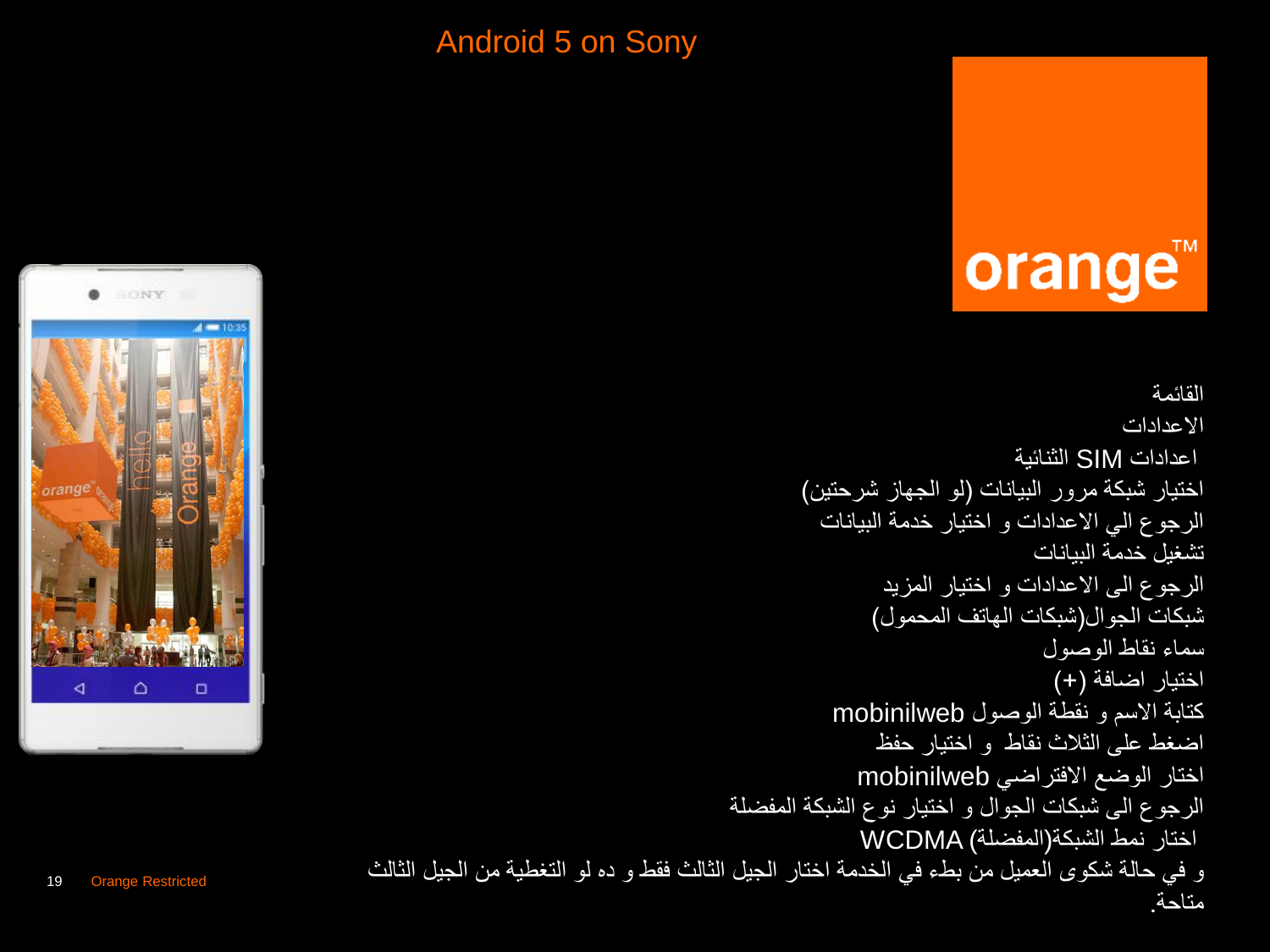### Android 5 on Samsung

# orange™

االعدادات اعدادات SIM الثنائٌة اختيار شبكة مرور البيانات (لو الجهاز شرحتين) الرجوع الى الاعدادات و اختيار خدمة البيانات تشغيل خدمة الببانات الرجوع الى االعدادات شبكات الجوال)شبكات الهاتف المحمول( اسماء نقاط الوصول اختيار اضافة (+) كتابة االسم و نقطة الوصولmobinilweb اضغط على المزٌد و اختٌار حفظ اختار الوضع االفتراضً mobinilweb الرجوع الى شبكات الجوال و اختٌار نوع الشبكة المفضلة اختار نمط الشبكة(المفضلة) G/3G2 و في حالة شكوى العميل من بطء في الخدمة اختار الجيل الثالث فقط و ده لو التغطية من الجيل الثالث متاحة.

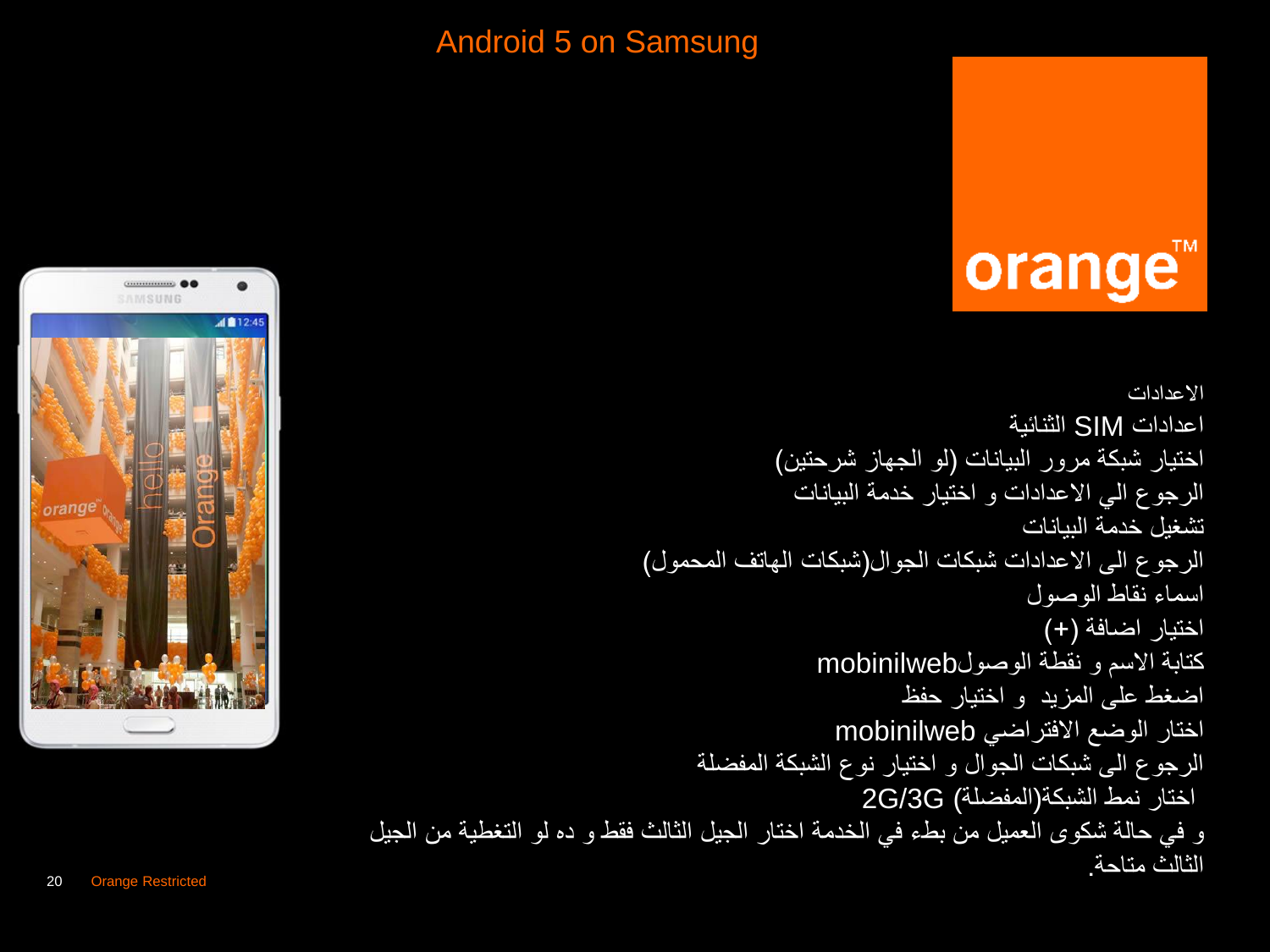## Android 6 on HTC



القائمة االعدادات اذهب الى خدمة الببانات تشغيل خدمة الببانات اضغط على البيانات الهاتف لا لدخول اليها اسماء نقاط الوصول اختيار اضافة (+) كتابة االسم و نقطة الوصولmobinilweb اضغط على الثالث نقاط و اختٌار حفظ اختار الوضع االفتراضً mobinilweb الرجوع الى إعدادات شبكة الجوال و اختٌار وضع الشبكة اختار نمط الشبكة تلقائًG/3G2 و في حالة شكوى العميل من بطء في الخدمة اختار الجيل الثالث فقط و ده لو التغطية من الجيل الثالث متاحة.